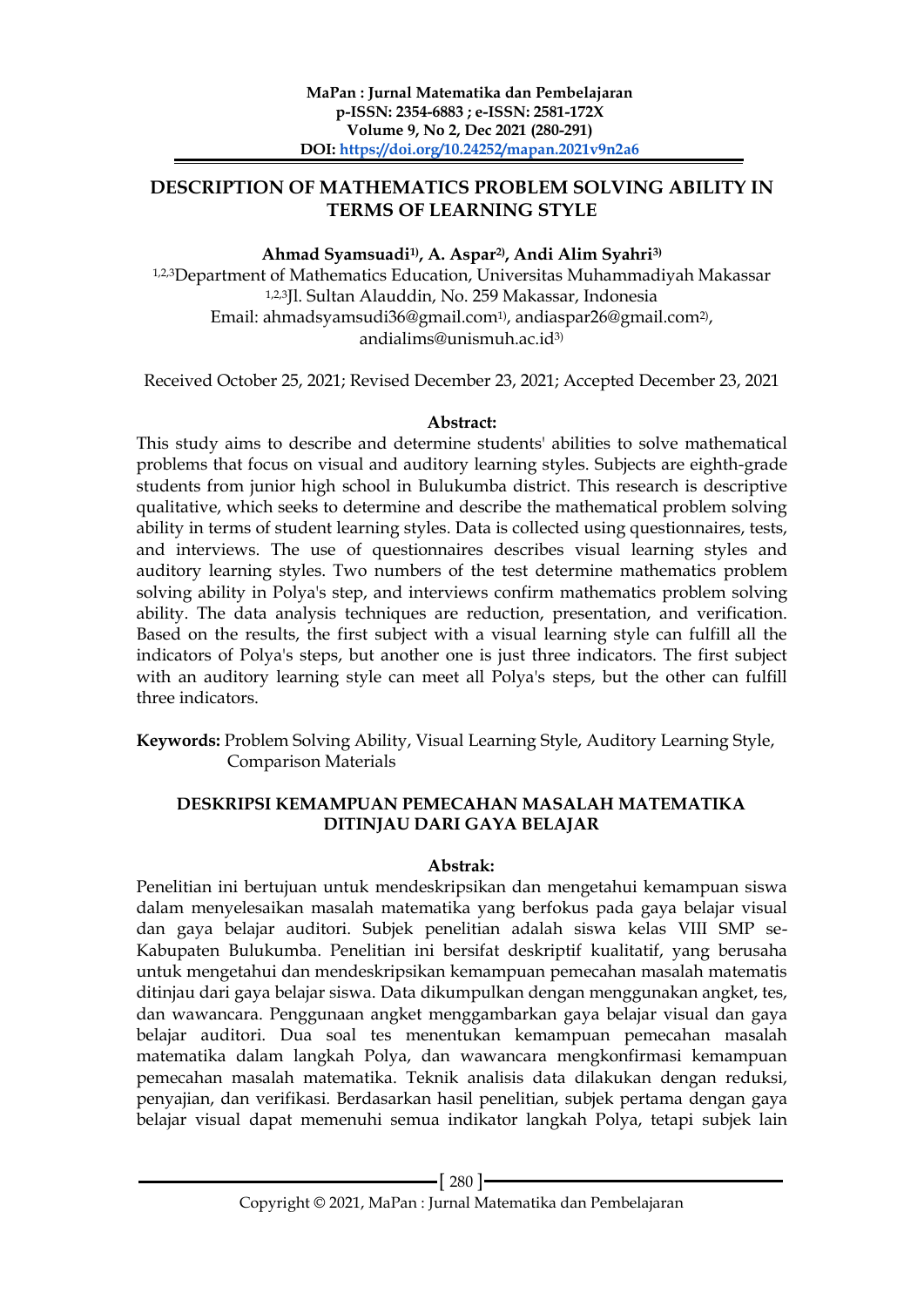hanya tiga indikator. Subjek pertama dengan gaya belajar auditori dapat memenuhi semua langkah Polya, tetapi subjek lainnya dapat memenuhi tiga indikator.

**Kata Kunci**: Kemampuan Pemecahan Masalah, Gaya Belajar Visual, Gaya Belajar Auditori, Materi Perbandingan

*How to Cite*: Syamsuadi, A., Aspar, A., & Syahri, A. A. (2021). Description of Mathematics Problem Solving Ability in Terms of Learning Style. *MaPan : Jurnal Matematika dan Pembelajaran*, *9*(2), 280-291. https://doi.org/10.24252/mapan.2021v9n2a6.

# **INTRODUCTION**

ducation is a need that exists in the life of society, nation, and homeland. Quality and targeted education be used to improve the quality of human resources in a country. Education is a forum for activities that can be seen as a printer of high-quality human resources.<br>
A homeland. Quality and targeted education be used to impropendity of human resources in a country. Education is a formativities that can be seen a

The education system is a plan or method for achieving a goal in the teaching and learning process so that students can actively develop their potential. Students will need these skills to collect, manage, and use information in order to live in a changing, uncertain and competitive environment.

Perception, attention, memory, language, problem solving, reasoning, and decision making are all internal processes in a person's mind. (Mairing, 2018). Problem solving ability is an essential part of the mathematics curriculum because students can gain experience applying their existing knowledge and skills to non-routine problem solving during the learning and completion process. This is in line with Satriani (2020), who stated that problem solving ability is an ability that students must possess.

According to Polya (Fatmawati, Mardiyana, and Triyanto 2014); (Netriwati, 2016), the stages of solving mathematical problems include (1) understanding the problem, (2) devising a plan, (3) carrying out the plan, and (4) looking back. This is meant to improve students' ability to answer mathematical problems by having them follow procedures to solve problems quickly and accurately.

Problem solving is important in mathematics education because, in everyday life, humans can never be separated from problems. Problem solving can be considered as a basic human activity (Agustina, 2016). Problems must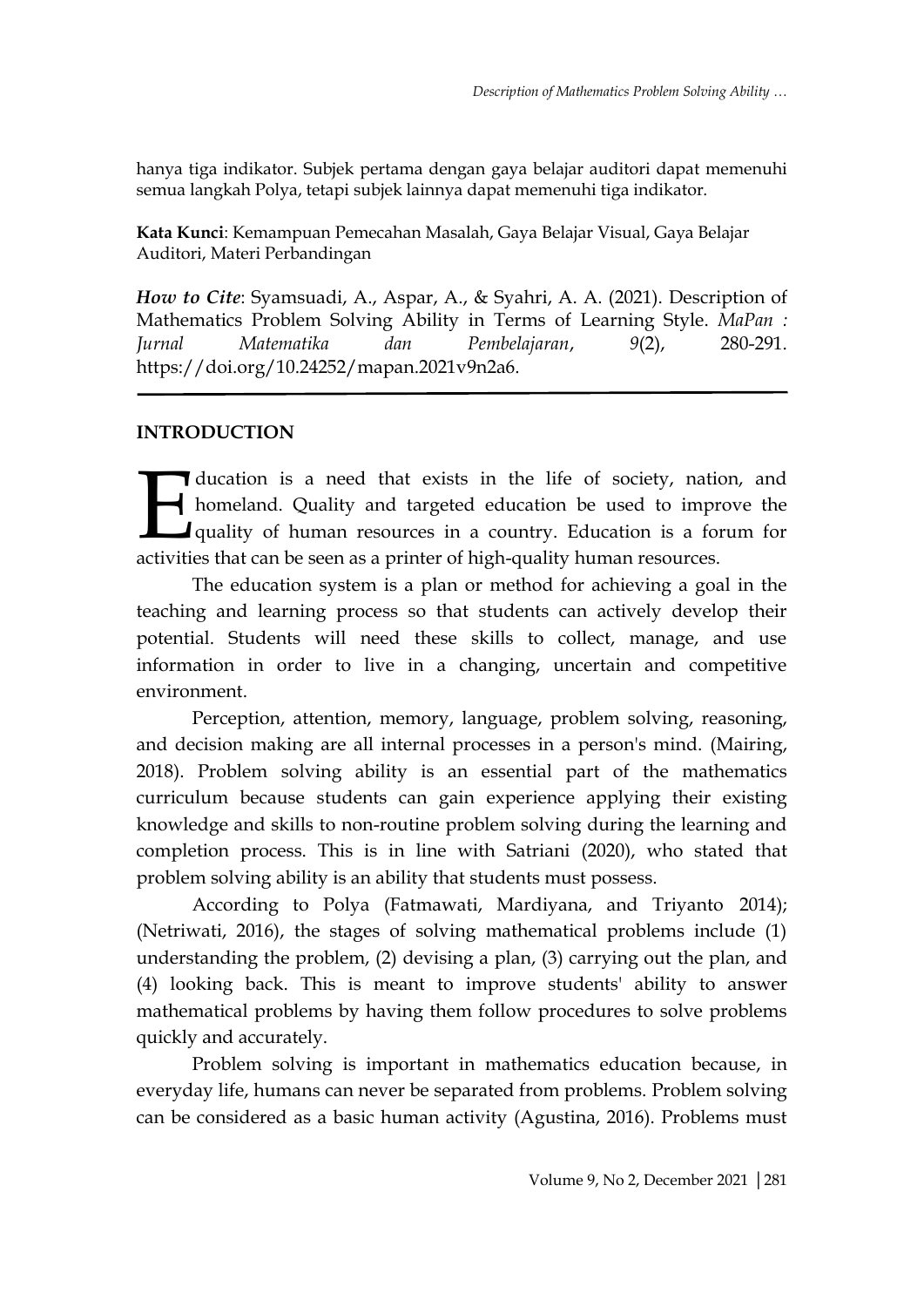be found a way out by humans themselves if they do not want to be defeated by life. According to Augustine (Satriani & Wahyuddin, 2018), solving a problem is the process used to solve the problem faced. Problem solving ability is a skill so that students can use mathematics activities to find solutions to problems in mathematics, other sciences, and everyday life.

In the learning process using any model, factors always influence it. One of the factors that influence the progress of the learning process is learning style (Budiarti & Jabar, 2016; Markovic & Jovanovic, 2012). Learning styles are key to developing performance at work, school, and interpersonal situations (Kolb & Kolb, 2005). Learning and communicating become simple and enjoyable when realizing how a person absorbs and processes information (Idkhan & Idris, 2021). Even if students are at the same school or in the same class, it is important to recognize that not everyone has the same learning style. A person's ability to comprehend and retain information is diverse. Some are fast, some are average, and still, others are quite slow. As a result, individuals frequently have to use multiple methods to comprehend the same material or lesson.

One factor influencing student learning is perception, namely how students derive meaning from the environment. Hearing, seeing, tasting, smelling, and feeling are the five senses that makeup perception. The terms "learning style" and "visual, auditory, and kinesthetic" are used interchangeably in education (Papilaya & Huliselan, 2016). Vision and mental imagery are used in visual learning styles. Listening and speaking are two aspects of the auditory learning style. Large and small movements are referred to as kinesthetic learning styles (Rhouma, 2016). Students will be happier if the teacher understands their learning styles and responds appropriately to their needs. As a result, the information supplied to him will be easier to digest.

Several studies on problem solving analysis based on learning styles, such as analysis of problem solving in terms of learning styles based on Polya's step on vector multiplication material (Argarini, 2018), analysis of mathematical problem solving based on learning styles in learning (Riau & Junaedi, 2016). However, none of these studies have discussed problem solving analysis on comparative material. Based on the description above, the researcher wants to conduct a study entitled "Description of Mathematical Problem Solving Ability in Terms of Learning Styles."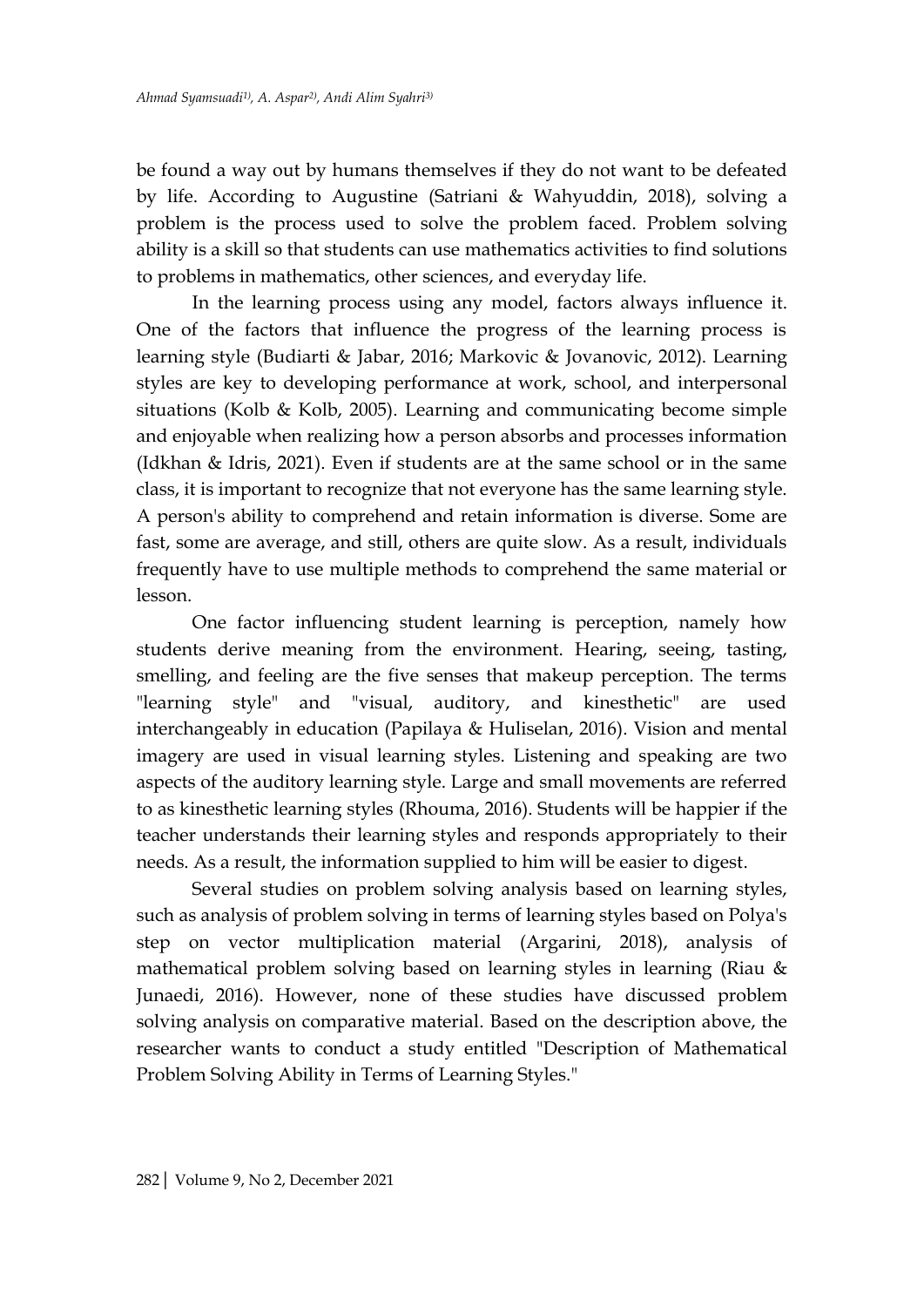#### **METHODS**

The approach used in this research is descriptive. This research was conducted at MTs Negeri 2 Bulukumba on Jl. Education, Jawijawi sub-district, Bulukumpa sub-district, Bulukumba district. The subjects in this study were students of class VIII.1 of MTs Negeri 2 Bulukumba totaling 12 students according to the direction of the school. The researcher did not find kinesthetic subjects after being given a learning style questionnaire in this study. So they only use two learning styles. Four students are assigned from one class with details: 2 students have a visual learning style, and two students have an auditory learning style, which is then given a problem solving ability test to four subjects in the form of descriptions and conducting interviews. The instruments used in this research are learning style questionnaires, problem solving ability tests, and interviews. Furthermore, all the data collected were analyzed using qualitative data analysis techniques, including data reduction, data presentation, and verification.

## **RESULTS AND DISCUSSION**

This research was conducted on comparative material at MTs Negeri 2 Bulukumba class VIII.1. Learning style questionnaires and problem solving ability tests were conducted in class VIII.1. The implementation process began with observations and interviews with teachers at MTs Negeri 2 Bulukumba on September 17, 2020. Then on March 16, 2021, the researchers gave a learning style questionnaire to grade VIII.1 students. The results of the learning style questionnaire on the subjects can be seen in table 1.

| No. | Initials   | <b>Visual</b> | Auditory |
|-----|------------|---------------|----------|
| 1.  | <b>MH</b>  | 7             | 8        |
| 2.  | <b>AFR</b> | 10            | 5        |
| 3.  | <b>WW</b>  | 8             | 7        |
| 4.  | <b>NAP</b> | 8             | 7        |
| 5.  | NI         | 6             | 9        |
| 6.  | <b>APR</b> | 5             | 10       |
| 7.  | <b>WA</b>  | 4             | 11       |
| 8.  | <b>NM</b>  | 6             | 9        |
| 9.  | <b>MN</b>  | 9             | 6        |
| 10. | NA         | 11            | 4        |
| 11. | PN         | 7             | 8        |
| 12. | ΗH         | 6             | 9        |

Table 1. Student Learning Style Scores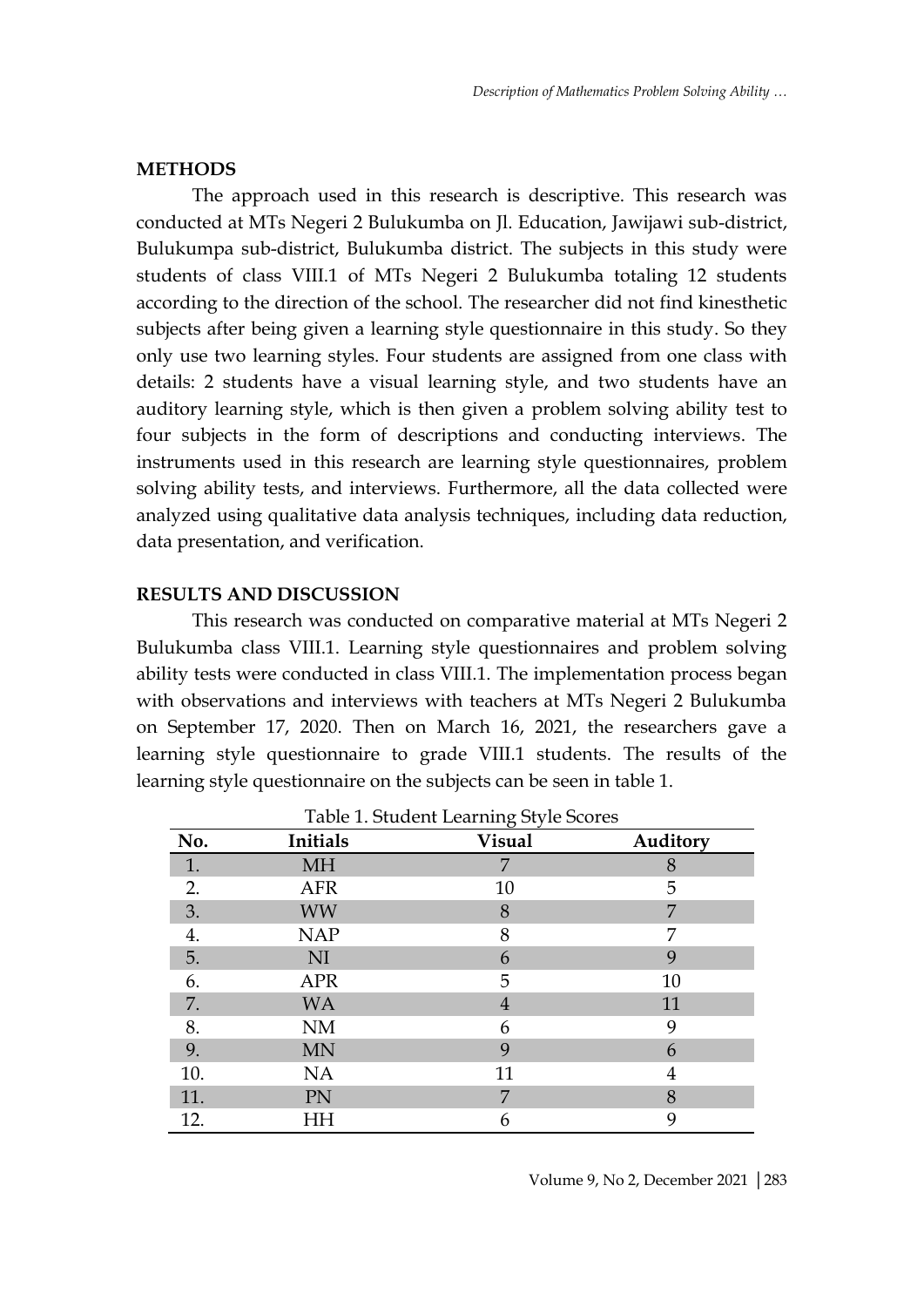From table 1, it is found that the students who filled out the learning style questionnaire were 12 students who were allowed to come from the school to the researchers. Next, two subjects were selected for each learning style. The choice of this subject refers to the score obtained, the students as subjects must have points or scores of more than or equal to ten, be able to communicate well when expressing opinions/ideas orally or in writing, and be willing to participate in the whole process of collecting data in this study. The selected research subjects are presented in table 2.

| Table 2. Selected Research Subjects |           |                 |  |  |
|-------------------------------------|-----------|-----------------|--|--|
| <b>Type of Learning Style</b>       | Initials  | Code            |  |  |
|                                     | AFR       | SV <sub>1</sub> |  |  |
| Visual learning style               | <b>NA</b> | SV <sub>2</sub> |  |  |
|                                     | APR       | SA <sub>1</sub> |  |  |
| Auditori learning style             | WА        | SA <sub>2</sub> |  |  |

Each answer and dialogue or chat is assigned a specific code to facilitate data analysis. The interviewer's dialogue excerpt is coded "P", while the subject's dialogue except is coded for the first two digits of the subject's learning style. Furthermore, each dialogue after one digit is the first and second subject code, the two digits behind both the interviewer and the subject are the code number of the questions discussed. For example, for the interviewer, "P-01" means the code of the question from the interviewer for the first question. Likewise with the subject, "SV1-02" means the symbol of the question from the visual learning style subject for the first subject in the second question.

The following describes comparative material's mathematical problem solving ability in terms of visual and auditory learning styles in class VIII students of MTs Negeri 2 Bulukumba.

# **1. Mathematical Problem Solving Ability Viewed from Visual Learning Style**



Figure 1. The Answer of Subject 1 with Visual Learning Style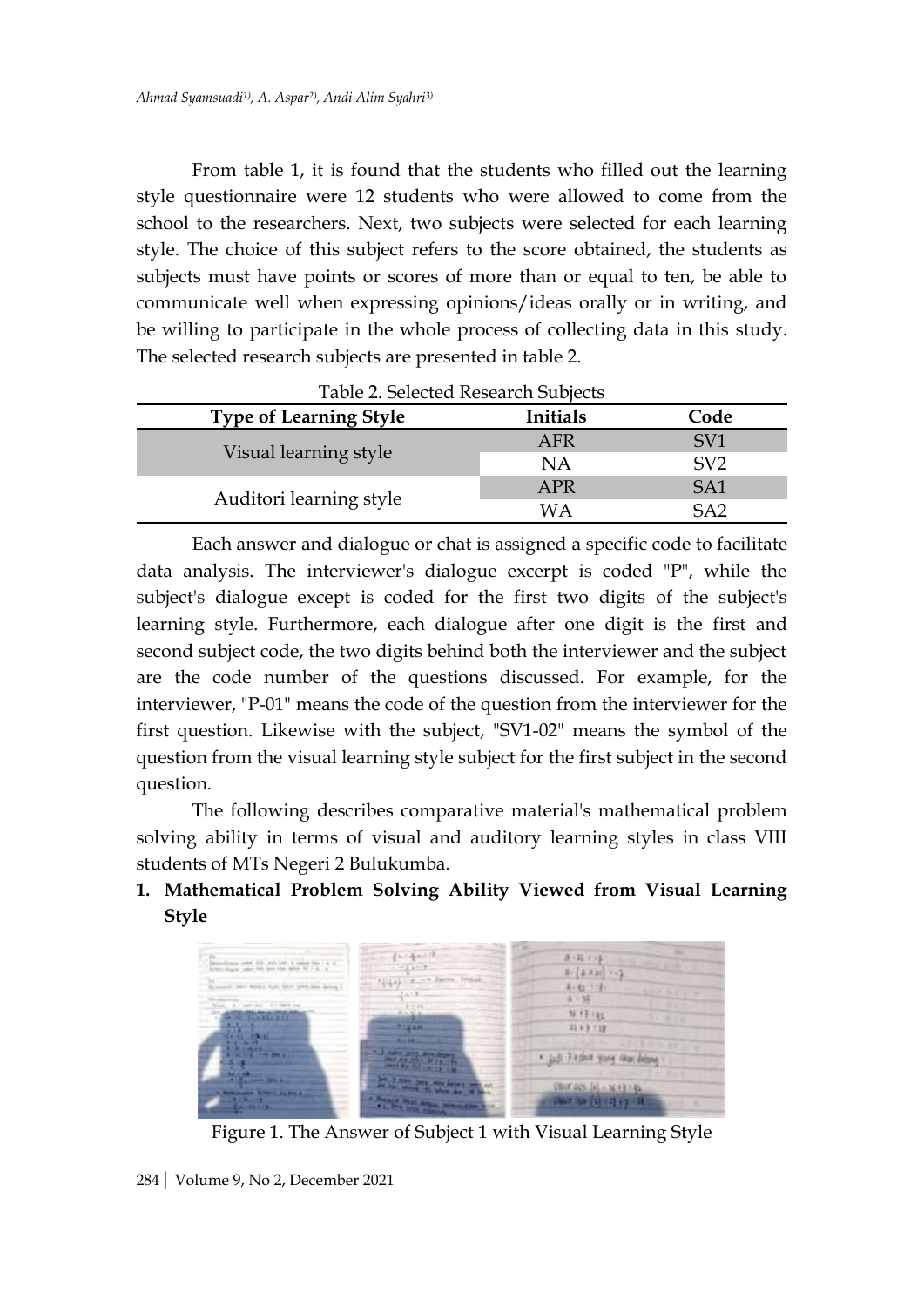By reading the question once and quickly recognizing and writing down the beginning knowledge that is known and asked in the question, SV1 demonstrates that he grasped the problem. The material is presented logically and sequentially to make it easy to understand and choose the next steps. Subject admits that he understands better if it is assumed and a mathematical model is formed. Subject admits that it is no longer difficult to solve the problems in the questions asked at the stage of compiling a plan for the completion. For example, what is known to form a mathematical model, when confirmed through interviews, the subject admits that he understands better if it is assumed and a mathematical model is formed. So, in the stage of carrying out the plan, the subject is no longer difficult to solve the problems in the questions asked. The subject was re-examining at the looking back stage, checking for known variables to obtain other variables, and the subject was confident in the answers he received.



Figure 2. The Answer of Subject 2 with Visual Learning Style

Based on the results of tests and interviews on the subject SV2, the subject understands the problem well by repeating the known and asked questions. When devising a plan, the subject assumes what is known in the problem and creates a mathematical model, which makes the problem easier to solve. The subject had difficulty fixing the problem while carrying out the plan, and he could not explain what he was doing in detail. Furthermore, subject do not double-check or re-evaluate their written answer.

Research by Umrana, Cahyono, and Sudia (2019) explained that the visual subject to Polya's first indicator is that the visual subject can express and write down what is known and present what is being asked. Visual subjects can make representations in the form of images, even though the images made are not complete enough when viewed by others in both problem 1 and problem 2.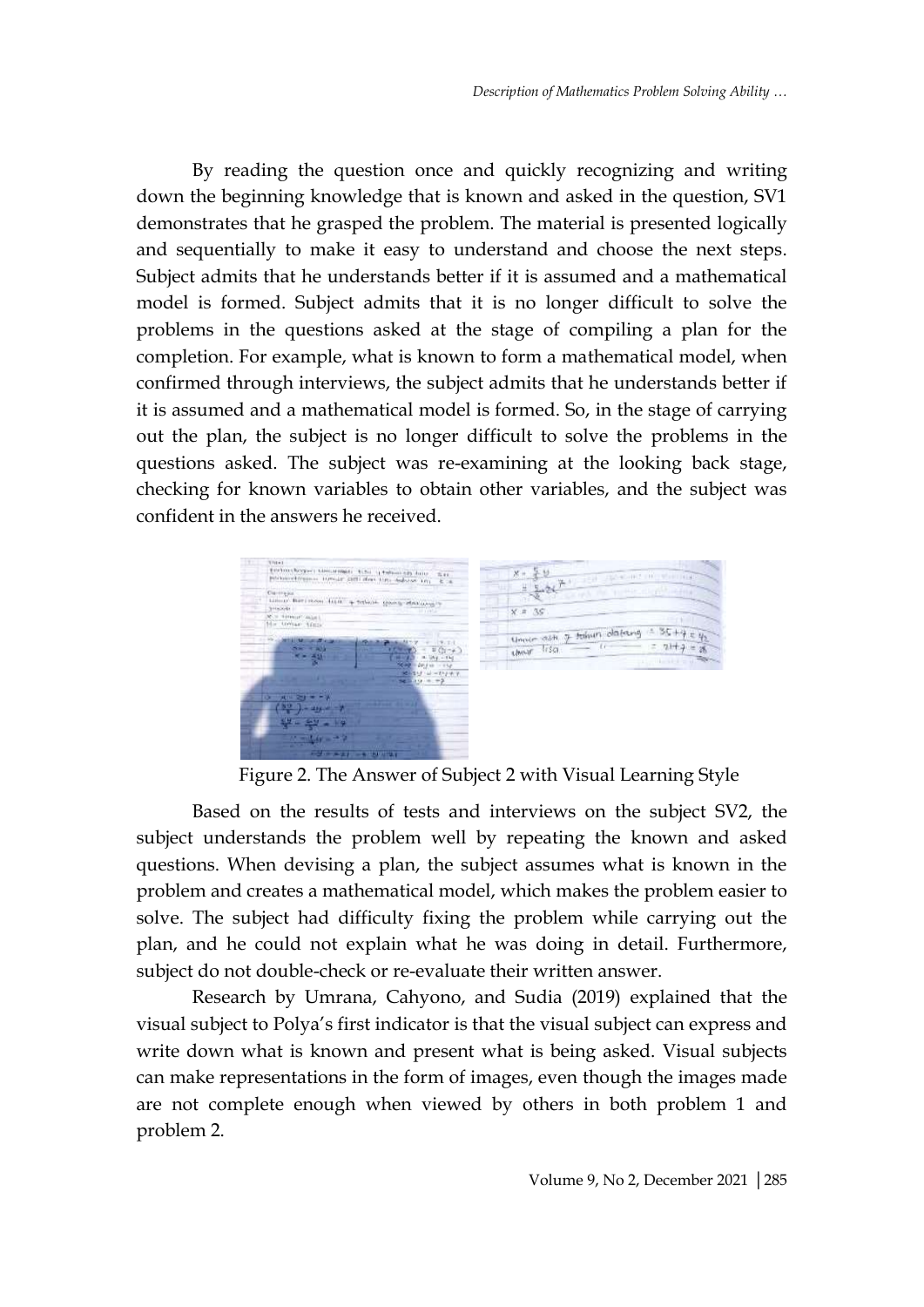The visual subjects were originally unable to reveal all of the formulae that would be utilized to solve the problem during the planning stage, but following a follow-up interview, the visual subjects were able to plan all of the formulas that would be used to solve the problem. Several elements include, for example, the researcher's lack of understanding of the visual subject's intent and the visual subjects' learning style character, which includes forgetting to send verbal messages to others unless they are written or read directly.

Even though there was a calculation error in executing the formula in the first problem, the visual subject can complete all of the steps that had been intended. This error occurs not because the visual subject is less capable of performing multiplication and division, but rather because the subject is not careful when performing calculations, as evidenced by the visual subject's ability to solve other problems by correctly performing calculations according to the formula used.

Visual subjects could re-examine the results of problem solving. The visual subject re-examines the responses obtained by clawing from the beginning to the conclusion.

**2. Mathematical Problem Solving Ability Viewed from Auditory Learning Style**



Figure 3. The Answer of Subject 1 with Auditory Learning Style

Based on the test and interview results, it can be shown that the subject SA1 reads the questions multiple times before answering them, especially when there are words that SA1 does not understand. Subject SA1 can start with the things that are known in the problem and then go on to the questions. This demonstrates that the subject first comprehends the problem before formulating plans. The subject SA1 can determine the solution after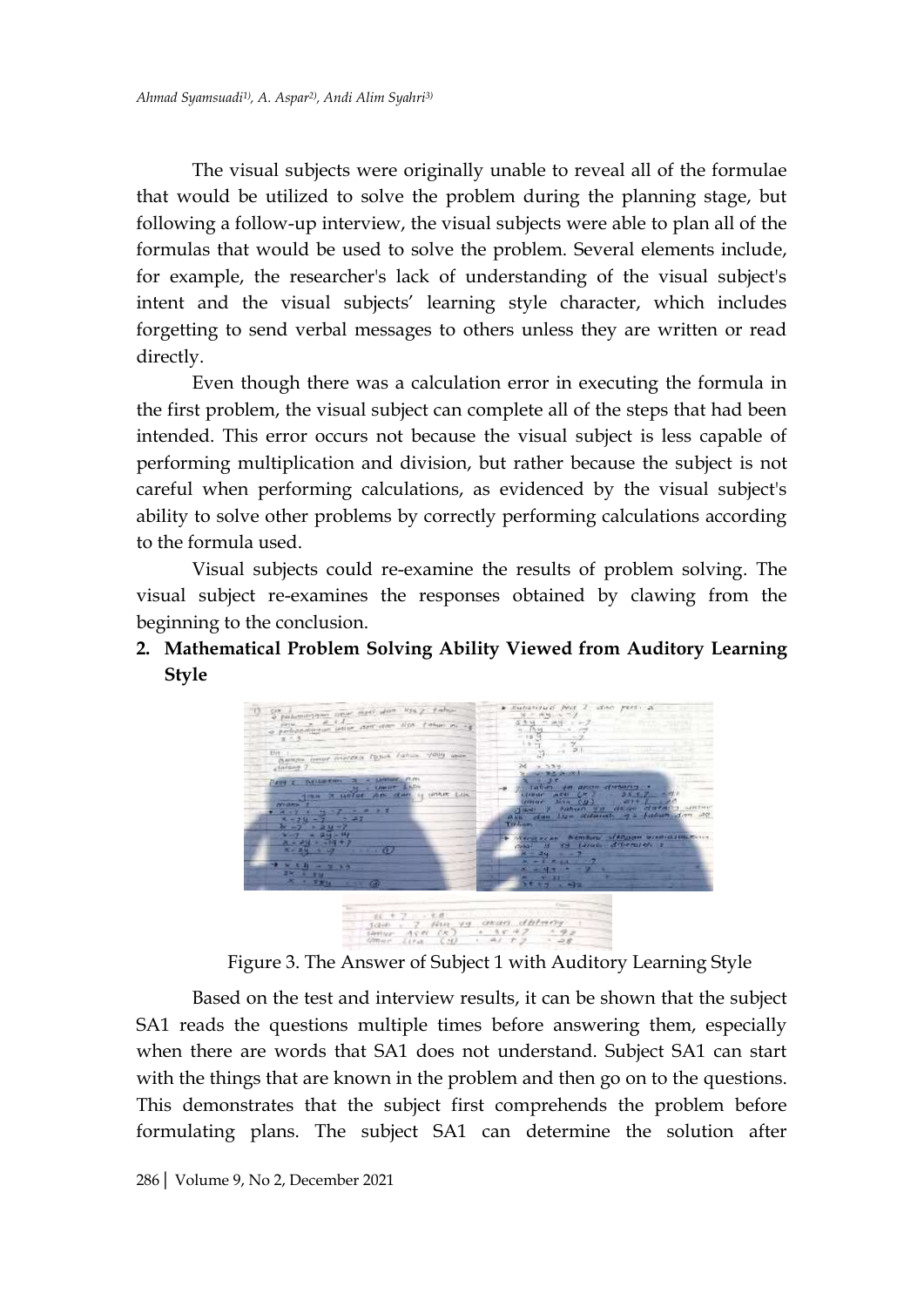understanding the problem. The SA1 was able to explain how he arrived at the final answer by following the established completion processes. After rereading their work and reviewing the answers, SA1 believes that the answers they got are correct.



Figure 4. The Answer of Subject 2 with Auditory Learning Style

Based on the exposure of test and interview results for questions number 1 and 2 on the subject SA2, it can be seen that the subject reads the questions first, then writes down what is known and asked in the questions. SA2 understands the problem first before making plans. After understanding the problem, the subject can determine the solution to solve the problem. SA2 was still unsure of what to do due to a lack of understanding of the material provided, but SA2 believed that the answers obtained were correct but did not re-check the answers that had been obtained.

From research conducted by Purwaningsih and Ardani (2020) explained in auditory subjects that the first indicator of Polya is that SA is able to understand problems well, including being able to express and write things that are known, able to present things that are asked, able to make representations in the form of pictures, even though pictures made by SA not complete enough to be seen by others in both question 1 and question 2.

SA can plan problem solving well. Able to plan what steps are important and mutually supportive to solve the problems encountered correctly and plan the formula that will be used in solving the problem, but there is an incorrect formula planned in problem 2.

At the stage of implementing the problem solving plan, the SA can carry out all the steps that are important and mutually supportive to solve the problems encountered following what has been planned and written down step by step. SA can perform calculations well according to the formula used,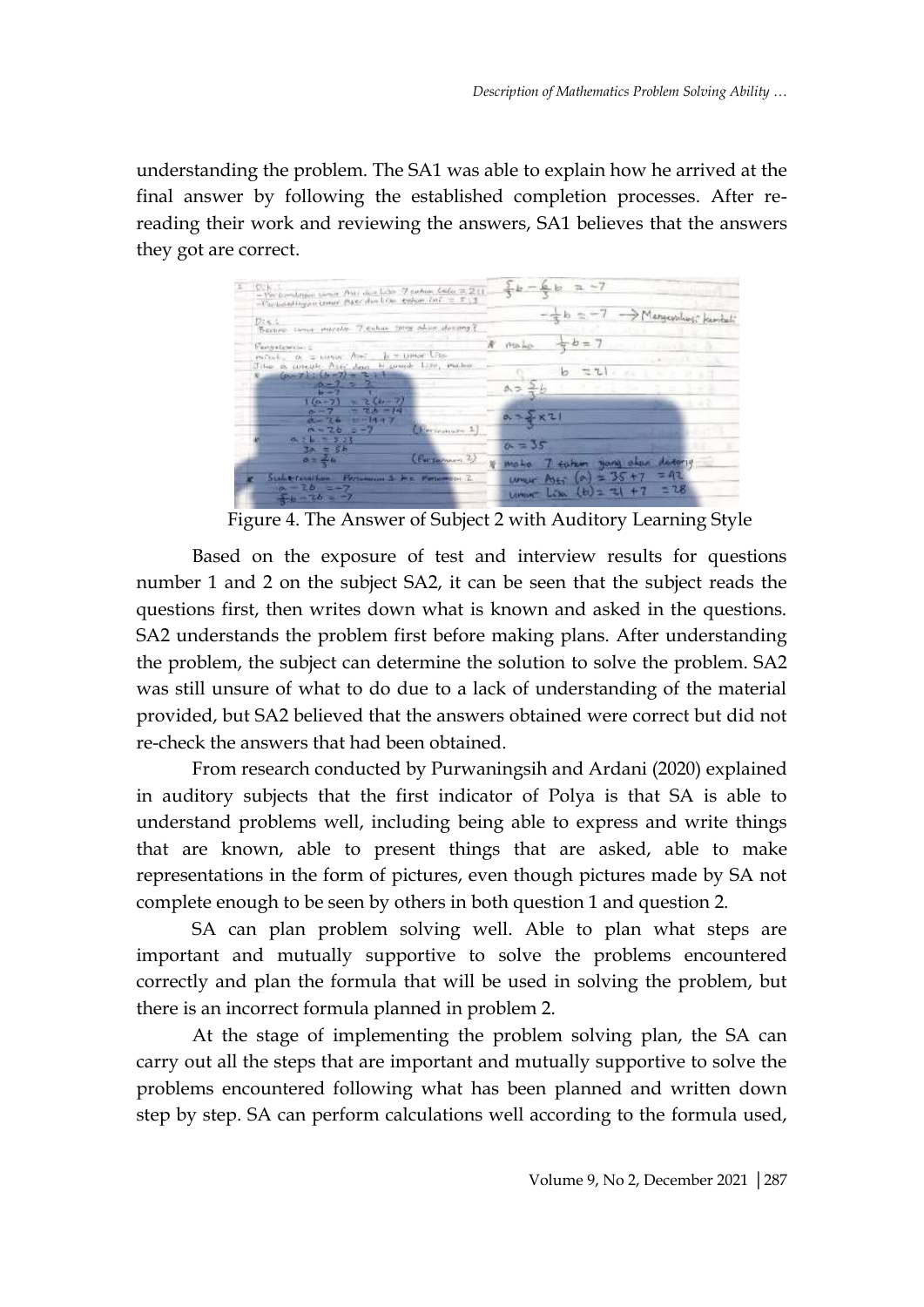but there is an incorrect formula written in problem 2, causing the calculation results to be wrong and the desired answer is wrong. This error is caused by wrong planning.

SA's concentration is often disturbed when researchers hold questions and answers while working on questions, where the character of SA's learning style is easily disturbed by noise, so to anticipate this, the results obtained are scratched repeatedly by SA. SA can re-examine the results of problem solving obtained by scratching from beginning to end. In addition to this method, SA is also able to prove the final results obtained by pulling back the flow (stage) of the process. In this case, the formula used is modified or pushed back until the values contained in the given problem are obtained. Sa knew this method without direct explanation from the teacher.

| <b>Problem Solving</b>       | <b>Subjects with Visual</b>                                                                                                                                                                                | <b>Subjects with Auditory</b>                                                                                                                                                                                   |
|------------------------------|------------------------------------------------------------------------------------------------------------------------------------------------------------------------------------------------------------|-----------------------------------------------------------------------------------------------------------------------------------------------------------------------------------------------------------------|
| Indicator                    | <b>Learning Style</b>                                                                                                                                                                                      | <b>Learning Style</b>                                                                                                                                                                                           |
| Understanding<br>the problem | Can write down what<br>information is known and<br>asked properly and<br>accurately, both SV1 and<br>SV2 subjects.                                                                                         | Can write down what<br>information is known and<br>asked properly and<br>precisely, both SA1 and<br>SA2 subjects.                                                                                               |
| Devising a plan              | Can identify and develop<br>mathematical models well,<br>subjects SV1 and SV2                                                                                                                              | Can identify and develop<br>mathematical models well,<br>subjects SV1 and SV2                                                                                                                                   |
| Carrying out the<br>plan     | Subject SV1 can use the right<br>strategy and are confident<br>with the answers that have<br>been done, while SV2 uses<br>the right strategy but are not<br>sure about the answers that<br>have been done. | Subject SA1 can use the<br>right strategy and are<br>confident with the answers<br>that have been done, while<br>SA2 is using the right<br>strategy but is not sure<br>about the answers that<br>have been done |
| Looking back                 | Subject SV1 can make<br>conclusions and evaluate the<br>answers obtained, while SV2<br>cannot make conclusions<br>and evaluate the answers<br>obtained                                                     | Subject SA1 can make<br>conclusions and evaluate<br>the answers obtained, while<br>SA2 cannot make<br>conclusions and evaluate<br>the answers obtained                                                          |

Table 3. Result Description of Mathematical Problem Solving Ability of Subjects with Visual and Auditory Learning Styles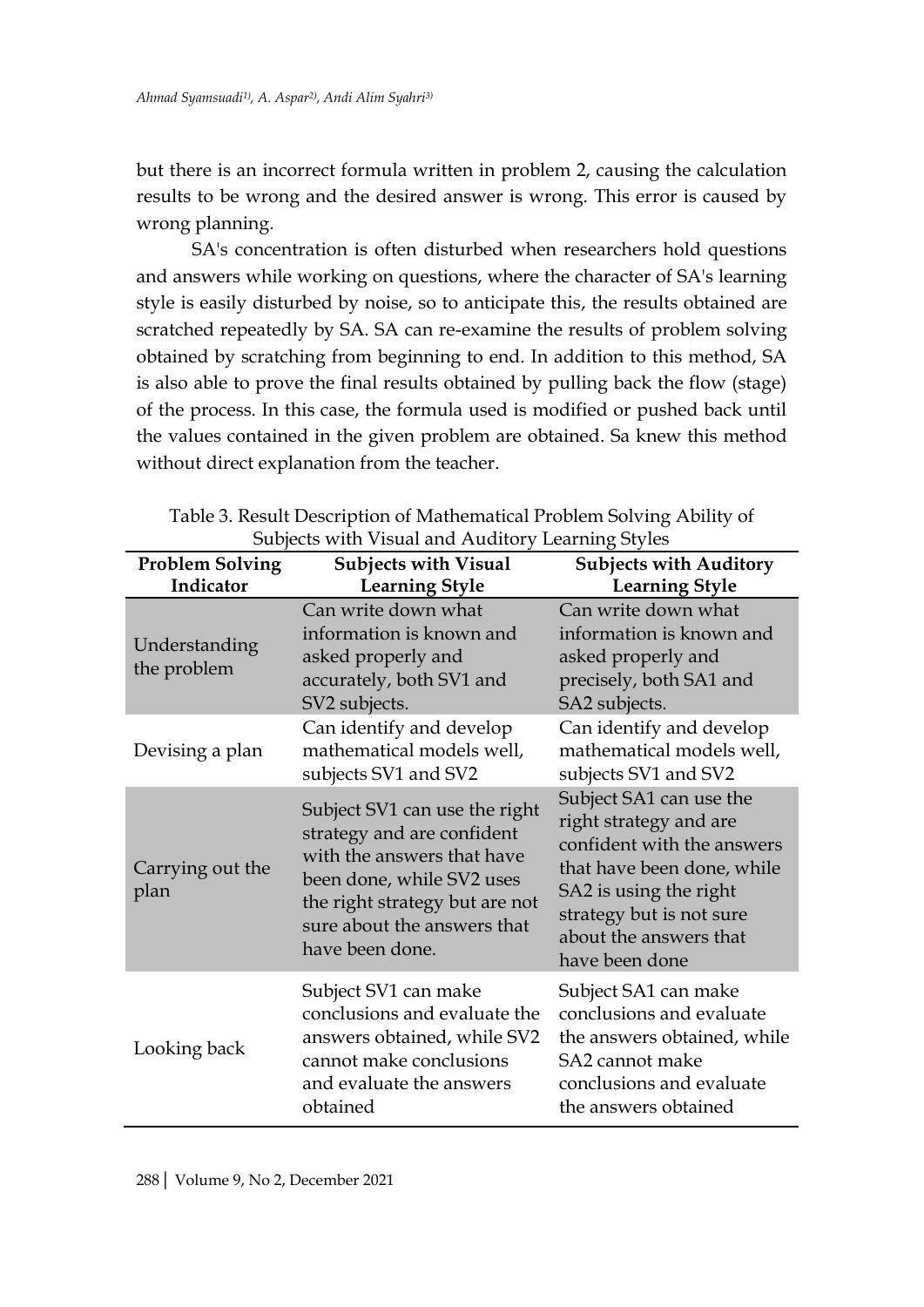## **CONCLUSION**

Based on visual learning styles, SV1 can meet four problem solving ability indicators according to Polya's steps: understanding the problem, devising plan, carrying out the plan, and looking back, whereas SV2 can only meet three problem solving ability indicators: understanding the problem, devising plan, and carrying out the plan. Based on the auditory learning style, SA1 can meet four problem solving ability indicators according to Polya's steps: understanding the problem, devising plan, carrying out the plan, and looking back, whereas SA2 can only meet three problem solving ability indicators: understanding the problem, devising plan, and carrying out the plan.

## **REFERENCES**

- Agustina, L. (2016). Upaya meningkatkan kemampuan pemahaman konsep dan pemecahan masalah matematika siswa SMP Negeri 4 Sipirok kelas VII melalui pendekatan matematika realistik (PMR). *EKSAKTA: Jurnal Penelitian dan Pembelajaran MIPA*, *1*(1). http://dx.doi.org/10.31604/ eksakta.v1i1.%25p.
- Argarini, D. F. (2018). Analisis pemecahan masalah berbasis polya pada materi perkalian vektor ditinjau dari gaya belajar. *Matematika dan Pembelajaran*, *6*(1), 91–100. http://dx.doi.org/10.33477/mp.v6i1.448.
- Budiarti, I., & Jabar, A. (2016). Pengaruh gaya belajar terhadap hasil belajar matematika siswa kelas VIII SMPN 2 Banjarmasin tahun ajaran 2015/2016. *Math Didactic: Jurnal Pendidikan Matematika*, *2*(3), 142–147. https://doi.org/10.33654/math.v2i3.42.
- Fatmawati, H., Mardiyana, M., & Triyanto, T. (2014). Analisis berpikir kritis siswa dalam pemecahan masalah matematika berdasarkan polya pada pokok bahasan persamaan kuadrat (penelitian pada siswa kelas X SMK Muhammadiyah 1 Sragen tahun pelajaran 2013/2014). *Jurnal Pembelajaran Matematika*, *2*(9). Retrieved from https://jurnal.fkip. uns.ac.id/index.php/s2math/article/view/4830.
- Idkhan, A. M., & Idris, M. M. (2021). Dimensions of students learning styles at the university with the kolb learning model. *International Journal of Environment, Engineering & Education*, *3*(2), 75–82 Retrieved from https://ijeedu.com/ijeedu/article/view/60.

Kolb, A. Y., & Kolb, D. A. (2005). Learning styles and learning spaces: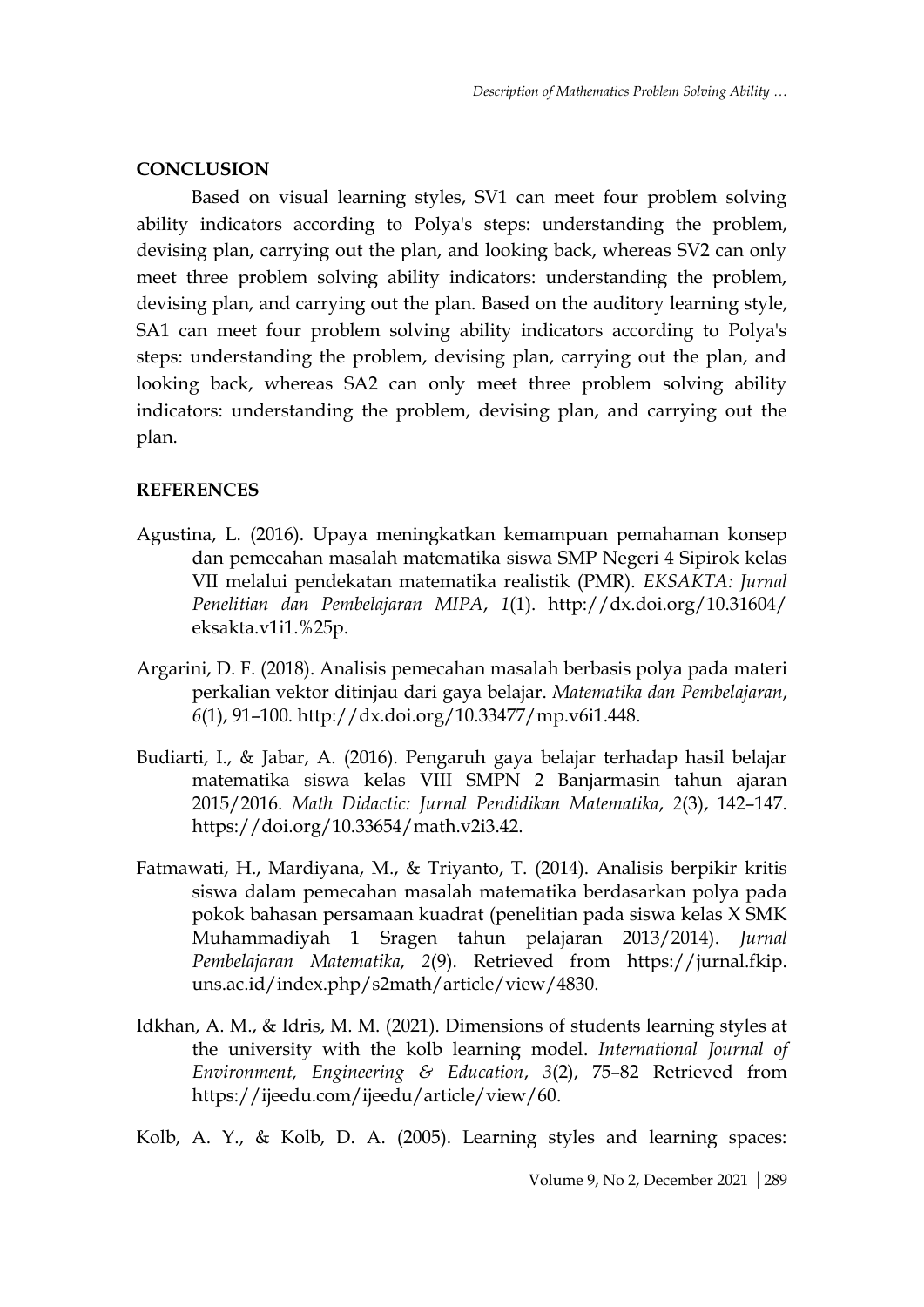Enhancing experiential learning in higher education. *Academy of Management Learning & Education*, *4*(2), 193–212. Retrieved from https:// www.jstor.org/stable/40214287.

- Mairing, J. P. (2018). *Pemecahan masalah matematika: Cara siswa memperoleh jalan untuk berpikir kreatif dan sikap positif Mathematics problem solving: The way of students to acquire creative thinking and positive attitudes*. Bandung: Alfabeta.
- Markovic, S., & Jovanovic, N. (2012). Learning style as a factor which affects the quality of e-learning. *Artificial Intelligence Review*, *38*(4), 303–312. https://doi.org/10.1007/s10462-011-9253-7.
- Netriwati, N. (2016). Analisis Kemampuan mahasiswa dalam pemecahkan masalah matematis menurut teori polya. *Al-Jabar: Jurnal Pendidikan Matematika*, *7*(2), 181–190. https://doi.org/10.24042/ajpm.v7i2.32.
- Papilaya, J. O., & Huliselan, N. (2016). Identifikasi gaya belajar mahasiswa. *Jurnal Psikologi*, *15*(1), 56–63. https://doi.org/10.14710/jpu.15.1.56-63.
- Purwaningsih, D., & Ardani, A. (2020). Kemampuan pemecahan masalah matematis materi eksponen dan logaritma ditinjau dari gaya belajar dan perbedaan gender. *AKSIOMA: Jurnal Program Studi Pendidikan Matematika*, *9*(1), 118–125. http://dx.doi.org/10.24127/ajpm.v9i1.2632.
- Rhouma, W. B. (2016). Perceptual learning styles preferences and academic achievement. *International Journal of Arts & Sciences*, *9*(2), 479.
- Riau, B. E. S., & Junaedi, I. (2016). Analisis kemampuan pemecahan masalah matematik siswa kelas VII berdasarkan gaya belajar pada pembelajaran PBL. *Unnes Journal of Mathematics Education Research*, *5*(2), 166–177. Retrieved from https://journal.unnes.ac.id/sju/index.php/ujmer/ article/view/12933.
- Satriani, S. (2020). Analisis kemampuan pemecahan masalah dan kemampuan penalaran matematis siswa materi eksponen dan logaritma. *Delta: Jurnal Ilmiah Pendidikan Matematika*, *8*(2), 193–200. http://dx.doi.org/10.31941 /delta.v8i2.1006.
- Satriani, S., & Wahyuddin, W. (2018). Implementasi model pembelajaran creative problem solving (CPS) untuk meningkatkan kemampuan pemecahan masalah mahasiswa. *Jurnal Derivat: Jurnal Matematika dan Pendidikan Matematika*, *5*(1), 69–81. https://doi.org/10.31316/j.derivat. v5i1.149.